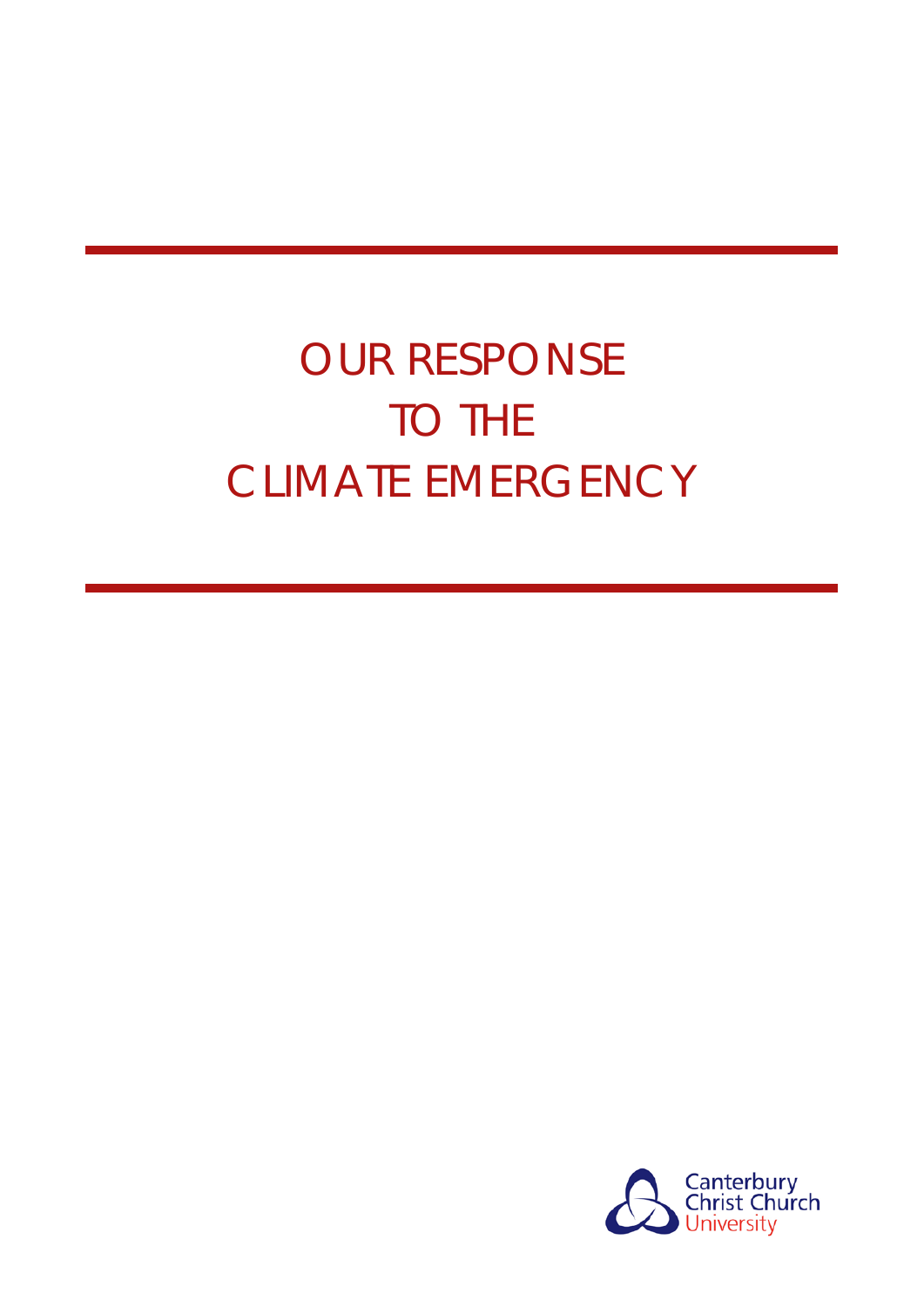# INTRODUCTION

The University declared a Climate Emergency and signed the SDG Accord Climate Letter in 2019. In *Our Response to the Climate Emergency* we set out an ethical, socially just and inter-generationally just strategy to make a meaningful contribution to the UK's carbon reduction strategy and targets, including reducing carbon within our own operations and in our wider value chain, and developing education, research and advocacy to enable others to do so.

*Our Response* is presented in three parts: Part One – Our Strategy; Part Two: Progress to Date; Part Three: The Next Two Years. While Part One is intended to provide the long-term framework for *Our Response*, Parts Two and Three will be refreshed and updated every two years to report on progress and plans.

*Part One: Our Strategy* sets out our particular responsibilities and related opportunities as a valuesled higher education institution, including: to educate the next generation of climate advocates; to provide evidence to inform interventions, policies and systems change; to reduce our own carbon consumption; and to model behaviours as a regional anchor institution.

*Part Two: Progress to Date* sets out our success in the last decade in more than halving our direct carbon consumption through our first Carbon Management Plan and subsequent activity, as well as initial progress in developing education, research and advocacy through our Futures Initiative, all of which has been recognised by national and international *Green Gown Awards* for continuous institutional improvement.

*Part Three: The Next Two Years* sets out plans to establish baselines, set targets, and begin implementation. It addresses five areas: procurement, including construction and refurbishment; staff and student commuting; utilities (electricity, gas & water), vehicle fuel and waste; business travel; education, research and advocacy. While target setting will continue until the end of Phase two in some areas, implementation will commence within the first year.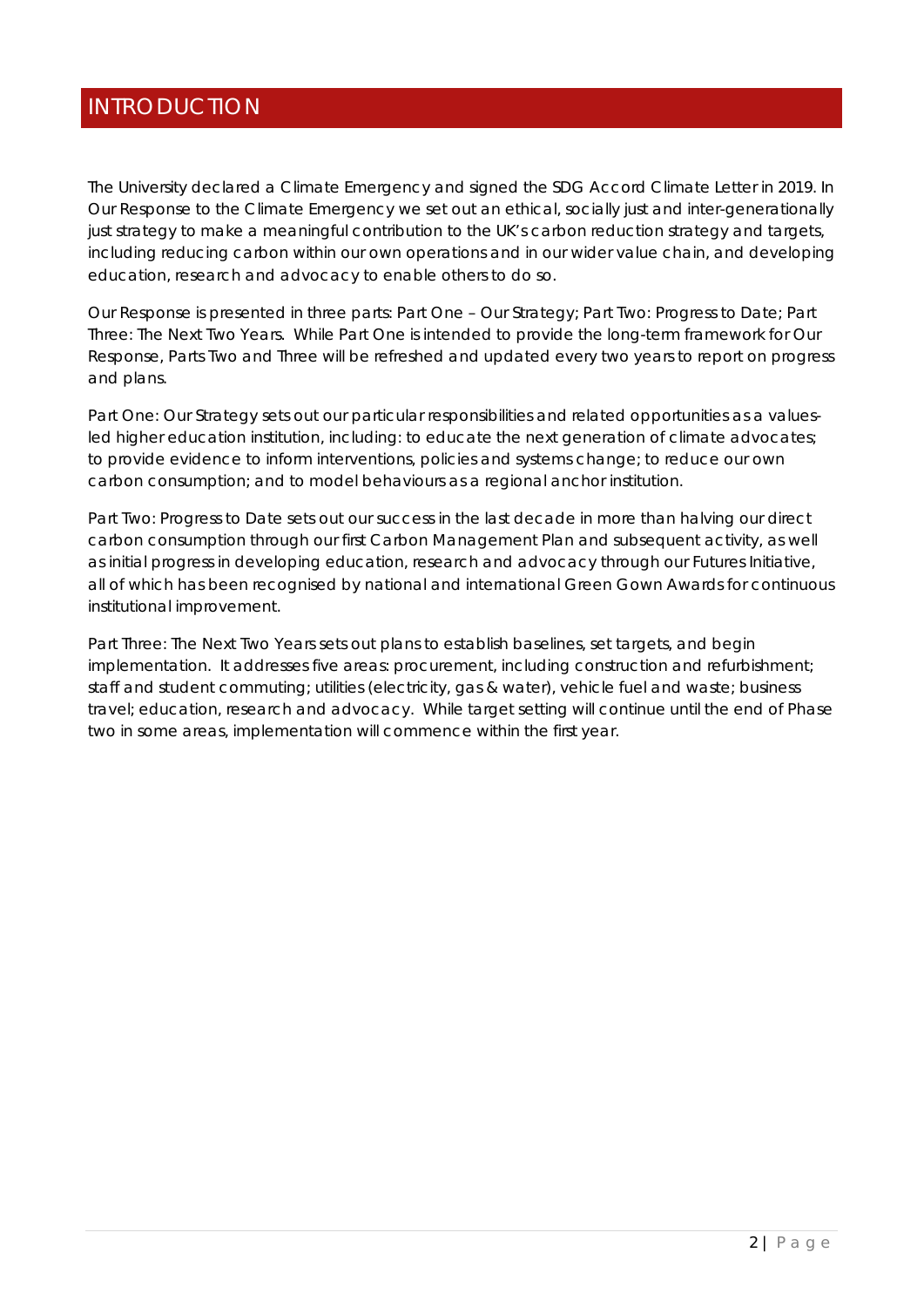# PART ONE OUR STRATEGY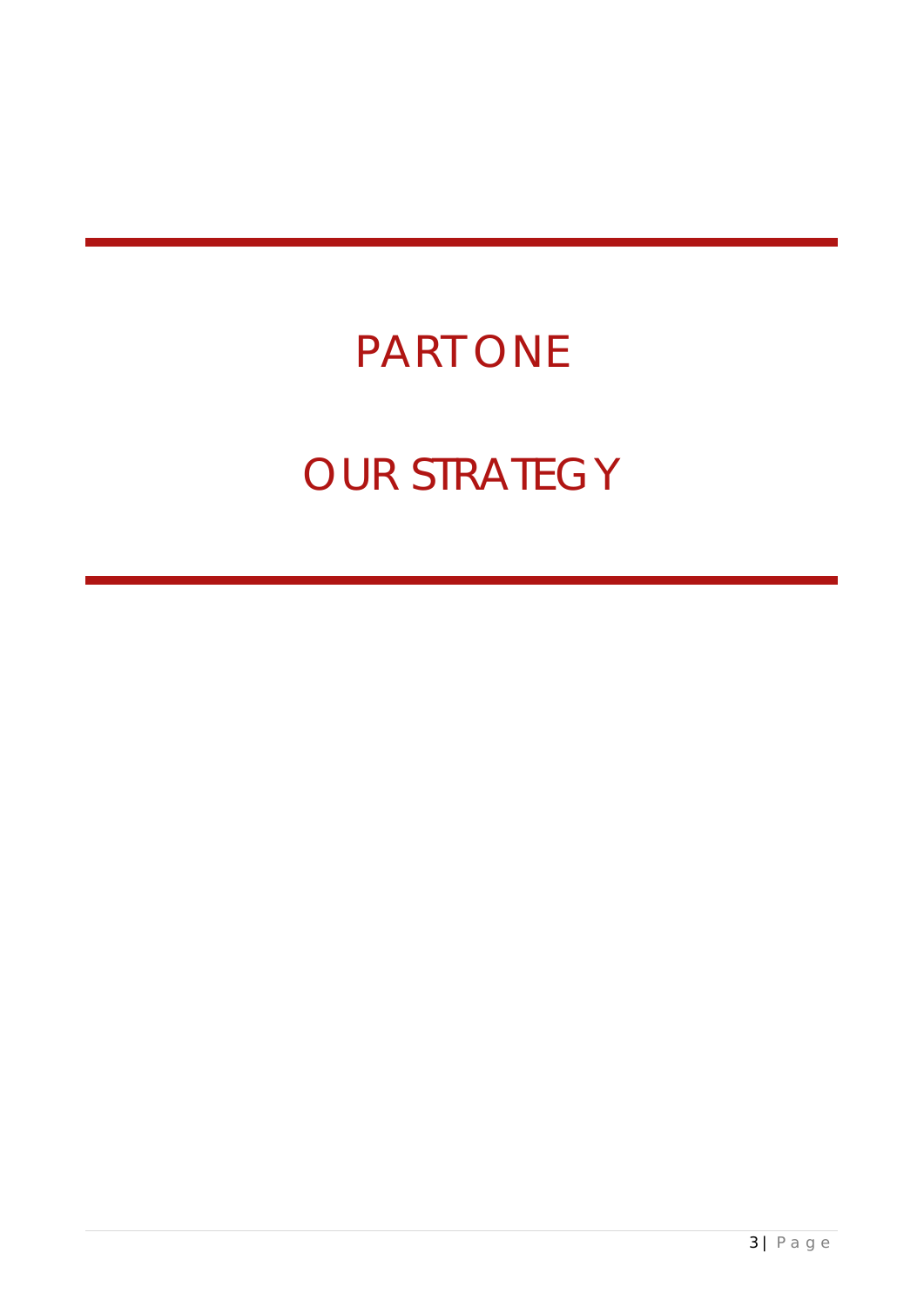# OUR STRATEGY

# *The Approach*

The purpose of *Our Response to the Climate Emergency* is to drive the University to make a meaningful contribution to the UK's carbon reduction targets and strategy. It is underpinned by our declaration of a Climate Emergency and our signature of the SDG Accord Climate Letter in 2019. Our approach has been developed within the context of the University's responsibilities as:

- − *a values-led organisation* to develop an ethical, socially just and inter-generationally just approach to the Climate Emergency
- an educator to develop the next generation of evidence-informed climate advocates
- **a knowledge producer and broker** to provide evidence to inform interventions, policies and systems change in response to the Climate Emergency
- − **a** *carbon consumer* to reduce our own carbon emissions
- − **a** *regional anchor institution* to model behaviours and develop advocacy for an evidenceinformed response to the Climate Emergency

These responsibilities, and the related opportunities they bring, suggest that our potential to make a meaningful contribution goes significantly beyond simply reducing our own carbon consumption, as reflected in our commitment in signing the SDG Accord Global Climate Letter, in which we committed to:

- Mobilize more resources for action-oriented climate change research and skills creation;
- Pledge to reach net-zero by 2050 at the very latest;
- Increase the delivery of environmental and sustainability education across curriculum, campus and community outreach programmes.

Although, like all other higher education signatories to the Global Climate Letter, we committed to reaching net-zero by 2050 at the latest, we expect that Phase 2 of *Our Response* will set a much more ambitious, stretching and far-reaching target.

As a civic university with clear and acknowledged responsibilities and opportunities we are in a position to mobilise our privileged access to knowledge to support, enable and influence the activities of others and thereby become an agent of change. Figure 1 provides a clear representation of the diminishing returns of efforts related to reducing 'own' carbon emissions, set against the exponential impact of efforts to enable the reductions of 'others', either through behaviour change, or systems change.



Fig. [1](#page-3-0): Level of effort set against reducing and enabling emissions reductions. Adapted from Quantis<sup>1</sup>

<span id="page-3-0"></span><sup>1</sup> https://quantis-intl.com/wp-content/uploads/2020/05/absolute-zero\_slidedeck\_final-copie-nxpowerlite.pdf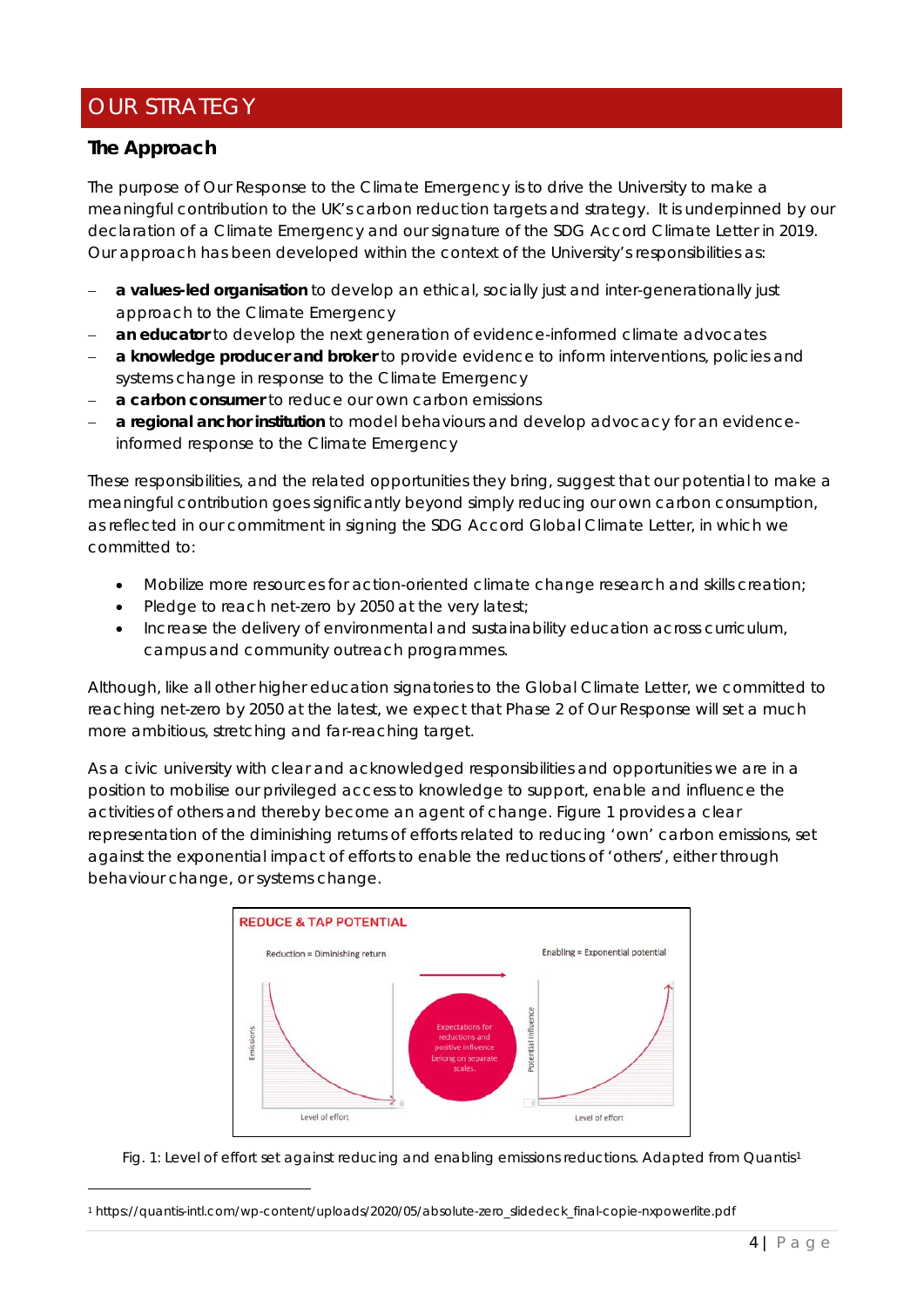*Our Response to the Climate Emergency* can be considered on two dimensions (i) actions within, and actions beyond the University's value chain; (ii) actions by the University and supporting and/or financing the actions of others. Figure 2 illustrates these dimensions and identifies four categories that can be considered as part of our approach.





Actions within the University's value chain include:

- *University actions* to **Reduce Our Emissions**[3](#page-4-1); such as energy efficiencies, estate consolidation, installing water efficient systems, switching to lower carbon suppliers or technologies.
- *Actions that support and/or finance the actions of others* through changes to university operations, policy and practice. These can include inward investment (**Insetting**), such as subsidising sustainable travel options for staff and student commuting, changes to travel policies for business travel, or implementing more restrictive procurement policies.

Actions beyond the University's value chain include:

- *University actions* that **Enable others to reduce** their emissions through education, research and evidence-informed advocacy for interventions, policies and systems changes. These may support more sustainable travel options, increase the availability of low or zero-carbon options in the market for goods and services, and evidence the most effective, costeffective and carbon-effective approaches to behaviour change among institutions, organisations and individuals.
- *Actions that finance the actions of others* through purchasing carbon **Offsets** through an external marketplace, to offset internal emissions. Offsetting is considered to be a last resort since the financial constitution and business model of the University does not allow for significant revenue to be directed towards offsetting all or even some of its value chain emissions. It also raises tensions relating to ethics and social justice that may conflict with the University's mission and values.

<span id="page-4-0"></span><sup>2</sup> https://quantis-intl.com/wp-content/uploads/2020/05/absolute-zero\_slidedeck\_final-copie-nxpowerlite.pdf

<span id="page-4-1"></span><sup>&</sup>lt;sup>3</sup> Scope 1: Direct emissions from University operations; Scope 2: Purchase of Grid electricity; Scope 3: Indirect emissions. Scope 1 & 2 emissions are within the University's value chain and are more directly influenceable by University actions.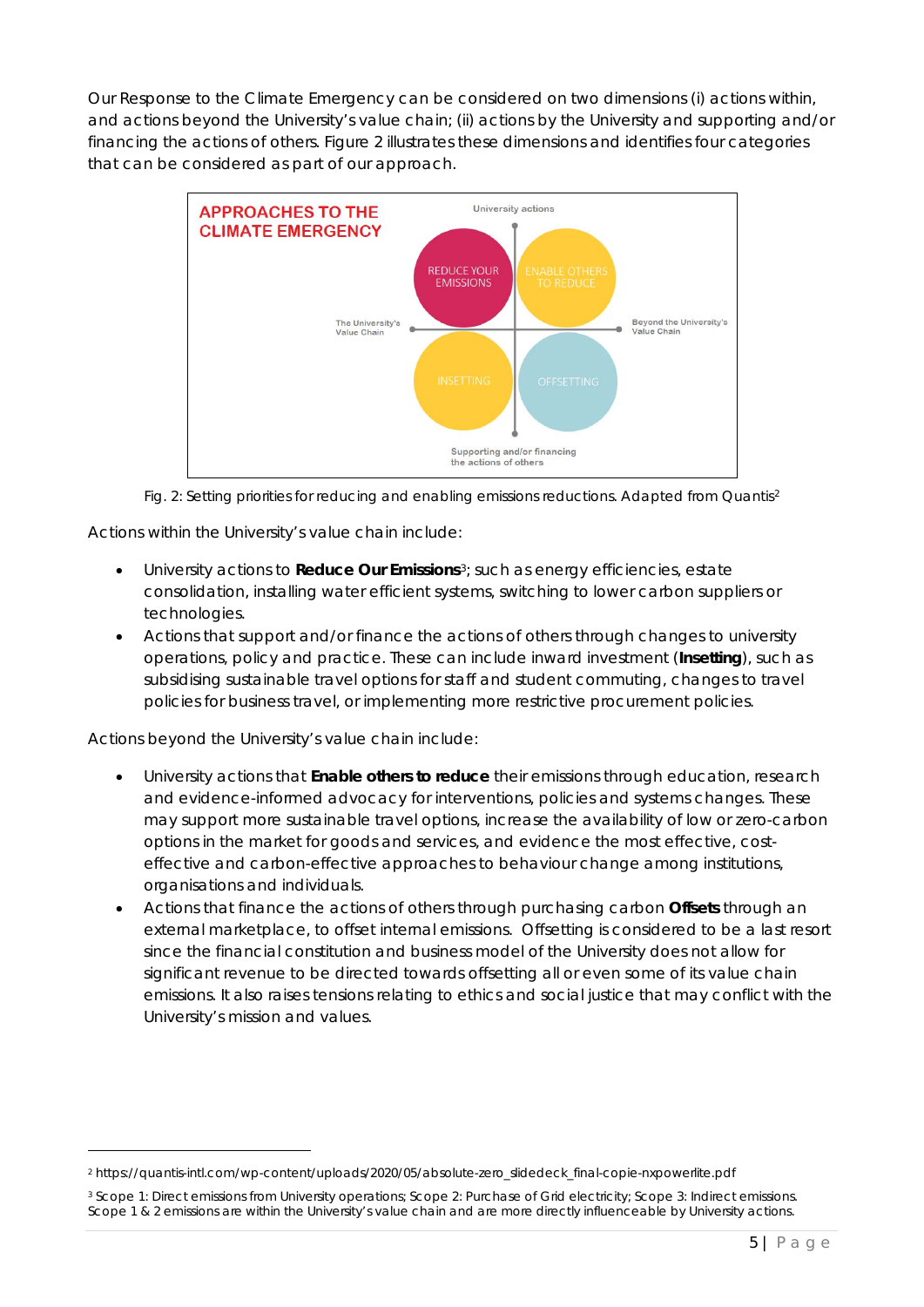# *Phasing the Strategy*

This strategy should be seen as a dynamic document, and one that begins with the first Carbon Management Plan 2010-16 (**Phase 1**) that was extended to 2021. **Phase 2** is the current developmental stage during which the process and timescales for setting targets will vary depending on: whether there is a robust historical data; the work that needs to be undertaken in order to set baselines; and the consideration of strategies to ensure that meaningful reductions can be made. Thus, this strategy maintains a long-term view with strategic review points falling in 2023, 2025, and every two years thereafter.

- Phase 1: 2010-21 First Carbon Management Plan (CMP) and subsequent activity, delivering a 54% reduction in Scope 1 & 2 emissions, along with the development and implementation of the *Futures Initiative.*
- Phase 2: 2021-23 Development of *Our Response to the Climate Emergency* (this document) triggered by the stimulus of University Climate Emergency declaration and being a Signatory to SDG Accord Climate Letter in 2019 (interrupted by Covid-19 pandemic).
- Phase 3: 2023-25 Full implementation of actions within all categories, with annual monitoring and reporting strategies in place.
- Phase 4: 2025 onwards Monitoring and review of progress against targets, with strategic refresh in light of progress (Continuous improvement).



#### Fig. 3: Phased implementation, with continuous review and improvement through to 2050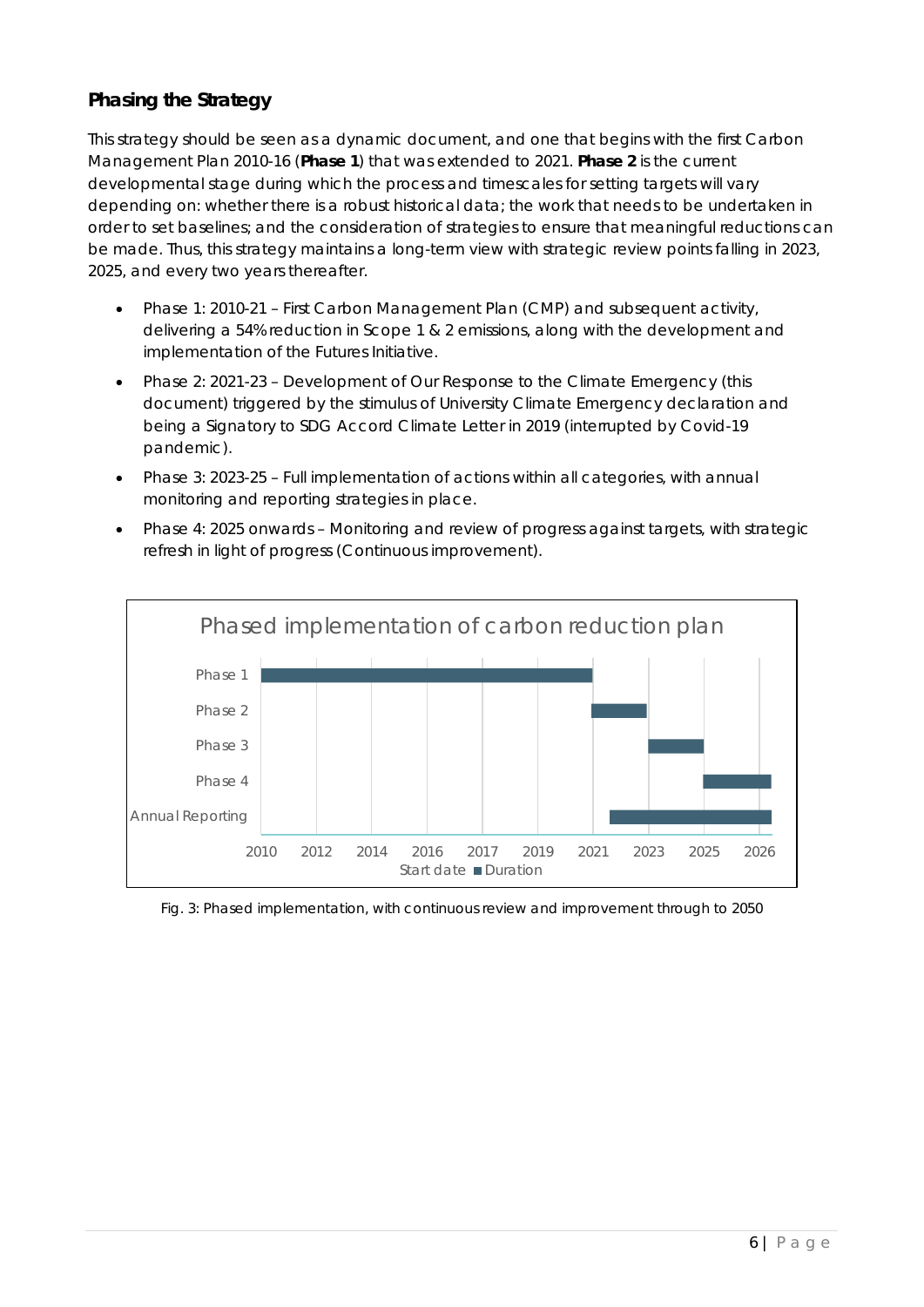# PART TWO

# PROGRESS TO DATE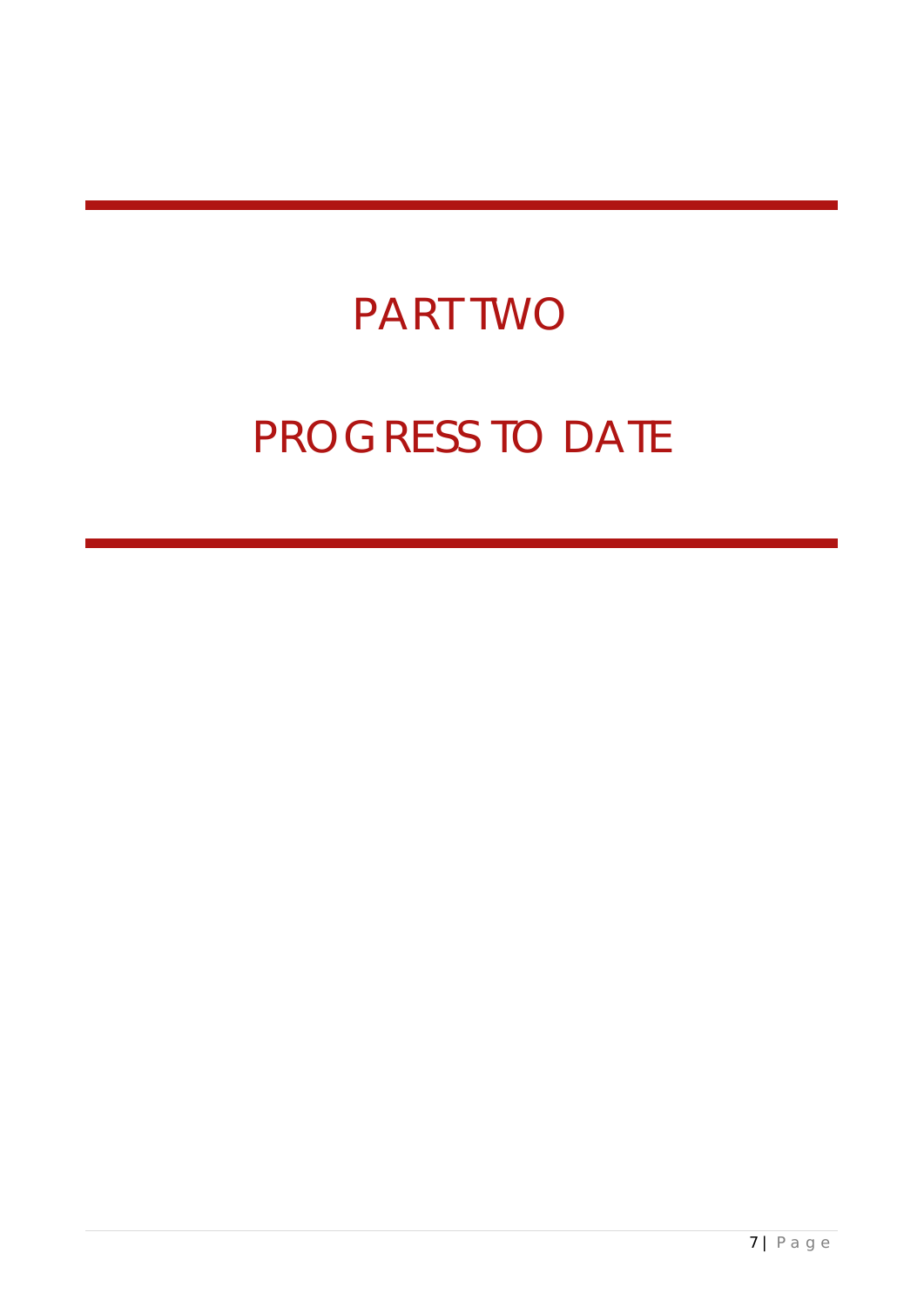# PROGRESS TO DATE: PHASE 1 (2010-2021)

During the last decade we have more than halved our direct carbon emissions, and now rank 13<sup>th</sup> out of the UK's 102 large, multi-subject universities low direct emissions (scope 1 & 2)[4](#page-7-0).

This period marked the very important development and implementation of the University's first formal Carbon Management Plan (CMP) that focused on **Reducing our emissions,** and was a time when the University developed a 'Culture of Sustainability'; of continuous improvement, through the holistic implementation of an ISO14001 certified Environmental Management System. It represents a period when the University responded significantly to its responsibilities set out in Part One.

The development of a robust CMP, in collaboration with the Carbon Trust<sup>[5](#page-7-1)</sup>, led to a period of significant institutional drive, supported by early financial investment from the University, and considerable amounts of zero-interest loans through Salix Finance<sup>6</sup>. Consequently, quite stretching targets were largely achieved (Table 1).

| <b>Emission scopes</b>                             | <b>Targets 2010-16</b> | Achieved |
|----------------------------------------------------|------------------------|----------|
| Scope $1 & 2$<br>(Gas, Vehicle Fuel & Electricity) | 25%                    | 24%      |
| Scope 3<br>(Water, Waste & Business Travel)        | 20%                    | 47%      |

Table 1: Phase 1 Carbon Management Plan targets set and achieved.

Whilst there was a gap in reporting between 201[7](#page-7-3)-19, the introduction of SECR7 in 2018 required annual carbon reporting to be included within the Directors' Annual Report. 2018/19 was set as a new baseline year, at which point emissions since 2010 were shown to have fallen by a total of 40%, due to the implementation of more granular sub metering and control strategies, and estate consolidation. Further reductions during the following year (2019/20) reflect the switch to a 100% renewables electricity tariff, the impact of Covid-19, and further estate consolidation. Fig. 4 illustrates the 54% reduction in Scope 1 & 2 emissions from 2010 to 2020, with the two-year gap in reporting for 2017-19.



Fig. 4: Scope 1 & 2 emissions reductions achieved by 2010-16 Carbon Management Plan, through to 2019/20.

<span id="page-7-0"></span><sup>4</sup> HESA Estates Management Data, August 2021

<span id="page-7-1"></span><sup>5</sup> Carbon trust is an expert partner for businesses, governments and organisations - supporting them in realising ambitious plans for a sustainable, low carbon future.

<span id="page-7-2"></span><sup>6</sup> Salix Finance Ltd. provides Government funding to the public sector to improve energy efficiency, reduce carbon emissions and lower energy bills.

<span id="page-7-3"></span><sup>7</sup> Streamlined Energy and Carbon Reporting (SECR) framework, under which the University is required to report as part of the Companies (Directors' Report) and Limited Liability Partnerships (Energy and Carbon Report) Regulations 2018.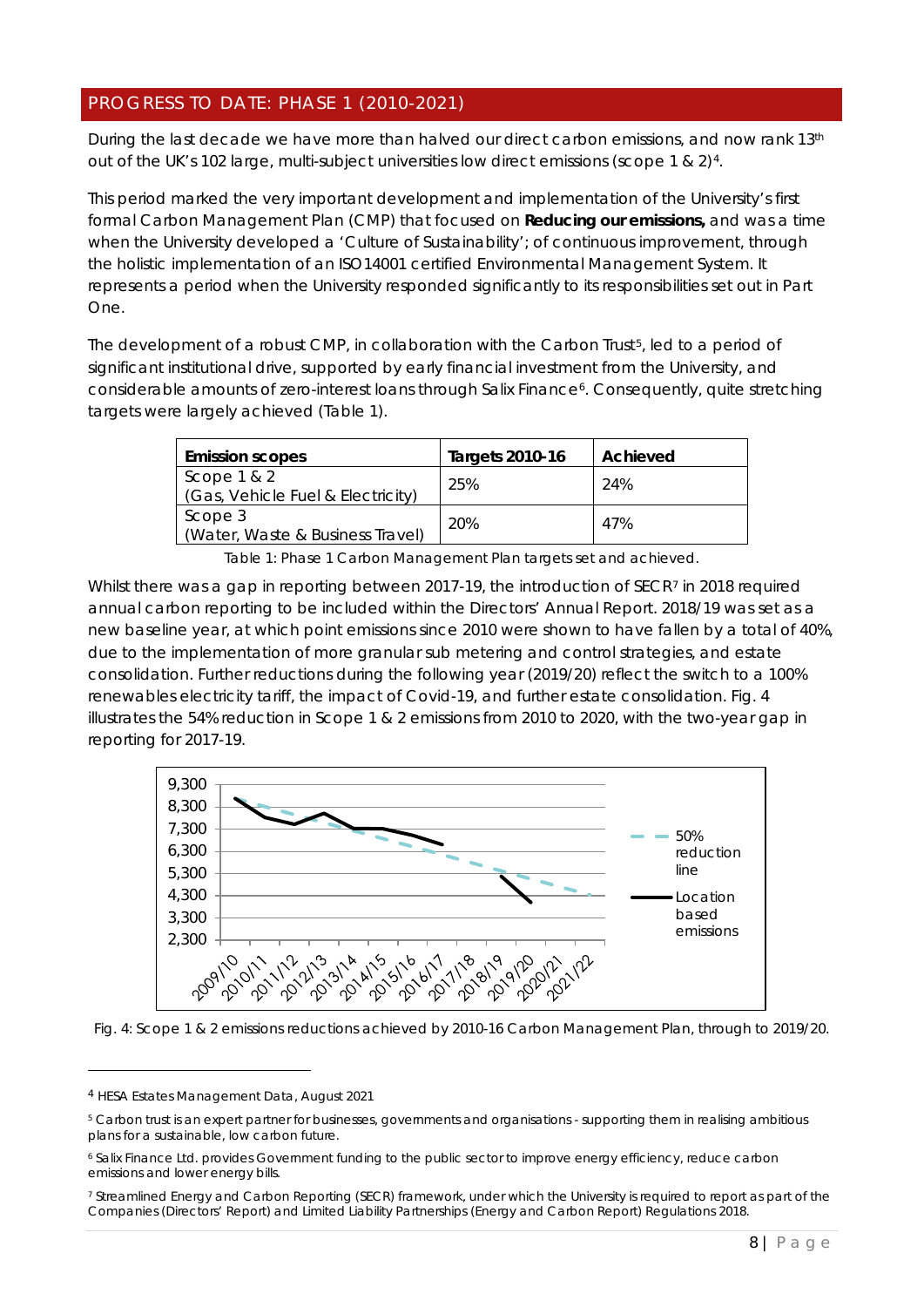Phase 1 also saw the introduction of the *Futures Initiative* to support the development of expertise that **Enabled others to reduce** their emissions through education, research and advocacy. More than 100 projects were funded, and the sustainability related knowledge, skills, experience and expertise across the University was expanded significantly. This impacted on the development of the current Mission and Values statements, Strategic Framework, the Learning and Teaching Strategy, the Graduate Attributes Statements, and the Strategic Plan for Research and Enterprise. The impressive and sustained impact during Phase 1 was recognised by National (2017) and International (2018) Green Gown awards for 'Continuous Improvement Institutional Change'. It has changed the culture of the University and has provided a firm foundation for the development of **Phase 2**, which has much more significant ambition for far-reaching impact.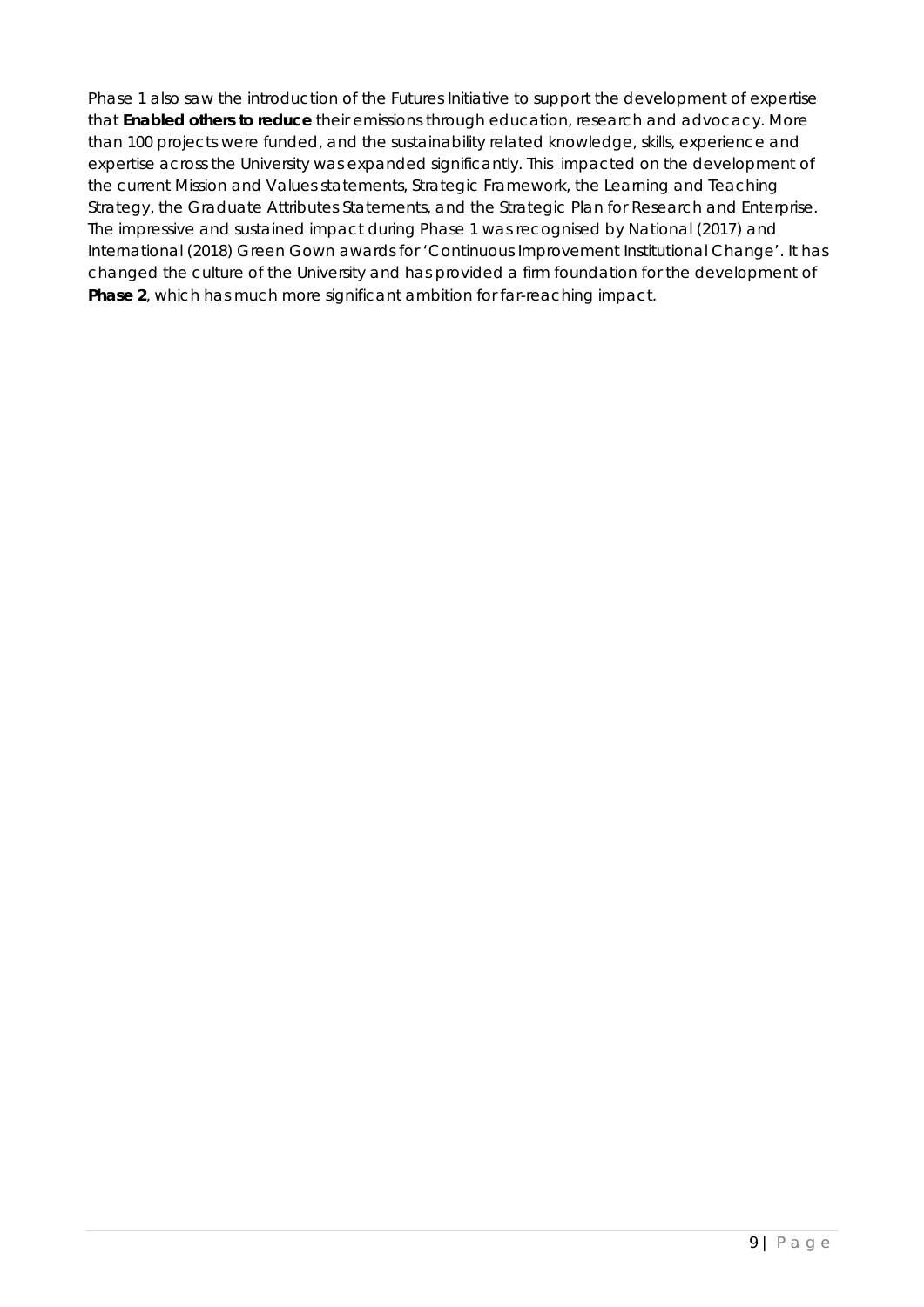# PART THREE

# THE NEXT TWO YEARS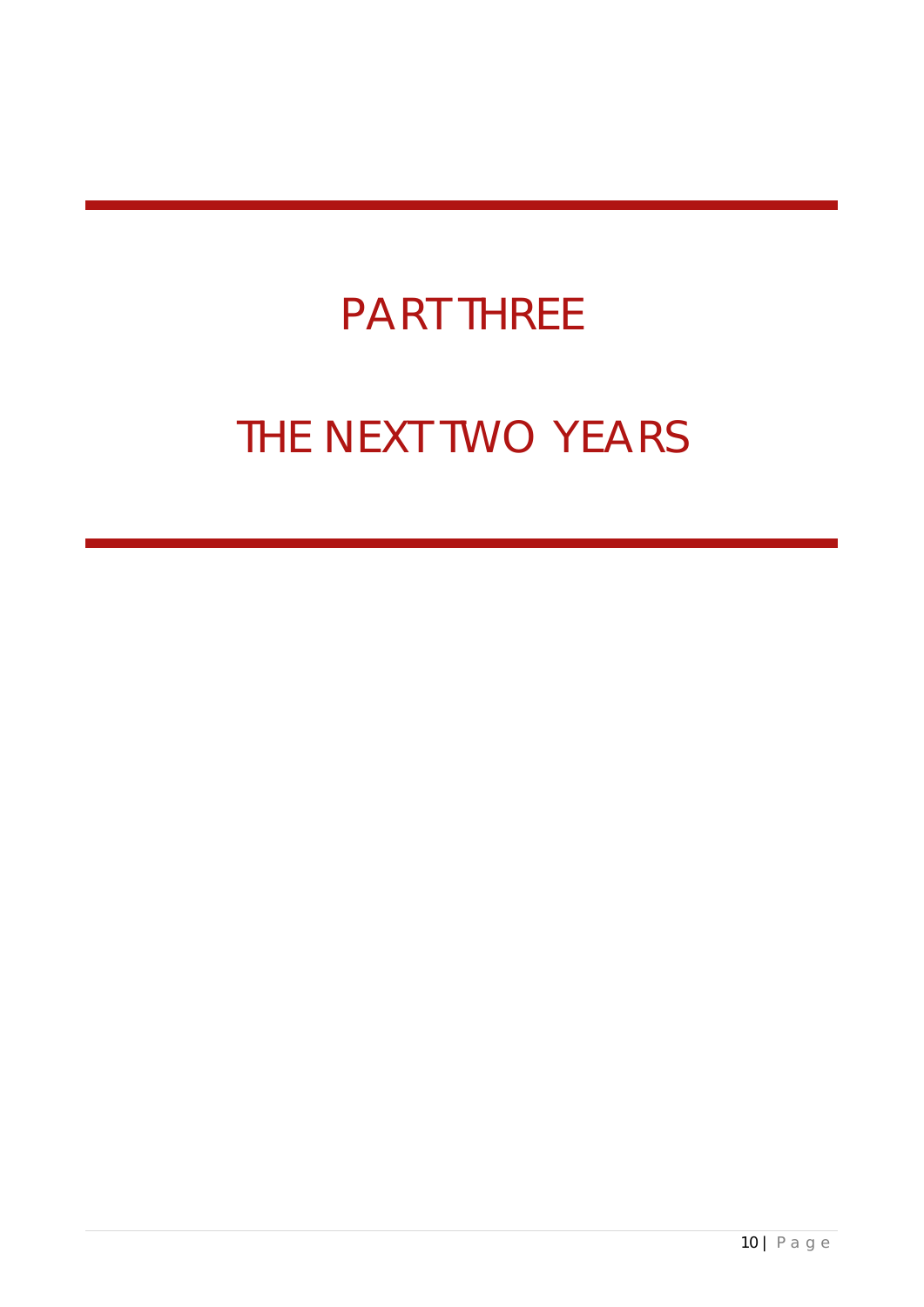# PLAN FOR THE NEXT TWO YEARS: 2021-2023

Phase 2 is deliberately developmental. It will establish strategies, set targets, and develop robust monitoring strategies. The developmental work of Phase 2 sets ambitions that go beyond the University's direct emissions to take responsibility for indirect emissions within our value chain, and to deliver on our responsibilities to be a change agent to enable reductions in the emissions of others. These wider ambitions will support us to ensure our effort is directed to the areas where greatest reduction can be achieved, both within and beyond the University's value chain. Fig. 5 provides an estimation of our current emissions profile based on:

- Actual Electricity and Gas emissions for 2019/20
- Vehicle fuel, Waste, Water and Business travel from 2016/17
- Procurement from 2019/20 using the updated HFE scope 3 emissions profiling tool, excluding construction and IT fit-out for Verena Holmes
- Estimated commuting emissions based on sector comparison (pre-COVID)

Emissions from Electricity are significantly reduced due to the purchase of a 100% renewables tariff (Onshore wind), since January 2020.



Fig. 5: Estimation of current University emissions by source.

This phase will therefore focus on: our indirect emissions in our wider value chain (procurement, staff and student commuting); on continuing to reduce our direct emissions (utilities, business travel); and, importantly and potentially most impactfully, on delivering on our responsibilities to enable others to reduce their emissions through our education, research and advocacy. These are set out below with a currently known approximate percentage of the whole university emissions profile, noting the first two areas account for approximately 80% of our current emissions:

- **a)** Procurement, including construction and refurbishment (45%)
- **b)** Staff and student commuting (35%)
- **c)** Utilities (electricity, Gas & Water), vehicle fuel and waste (15%)
- **d)** Business travel (5%)
- **e)** Education, Research & Advocacy

Whilst moving forward with establishing carbon reduction targets needs to be a priority, it will be critical that education, research and advocacy strategies are formulated as part of the establishment of the University's new Strategic Framework for 2023-2030, encompassing the full scope of sustainability to ensure that we enhance our role as an enabler of change.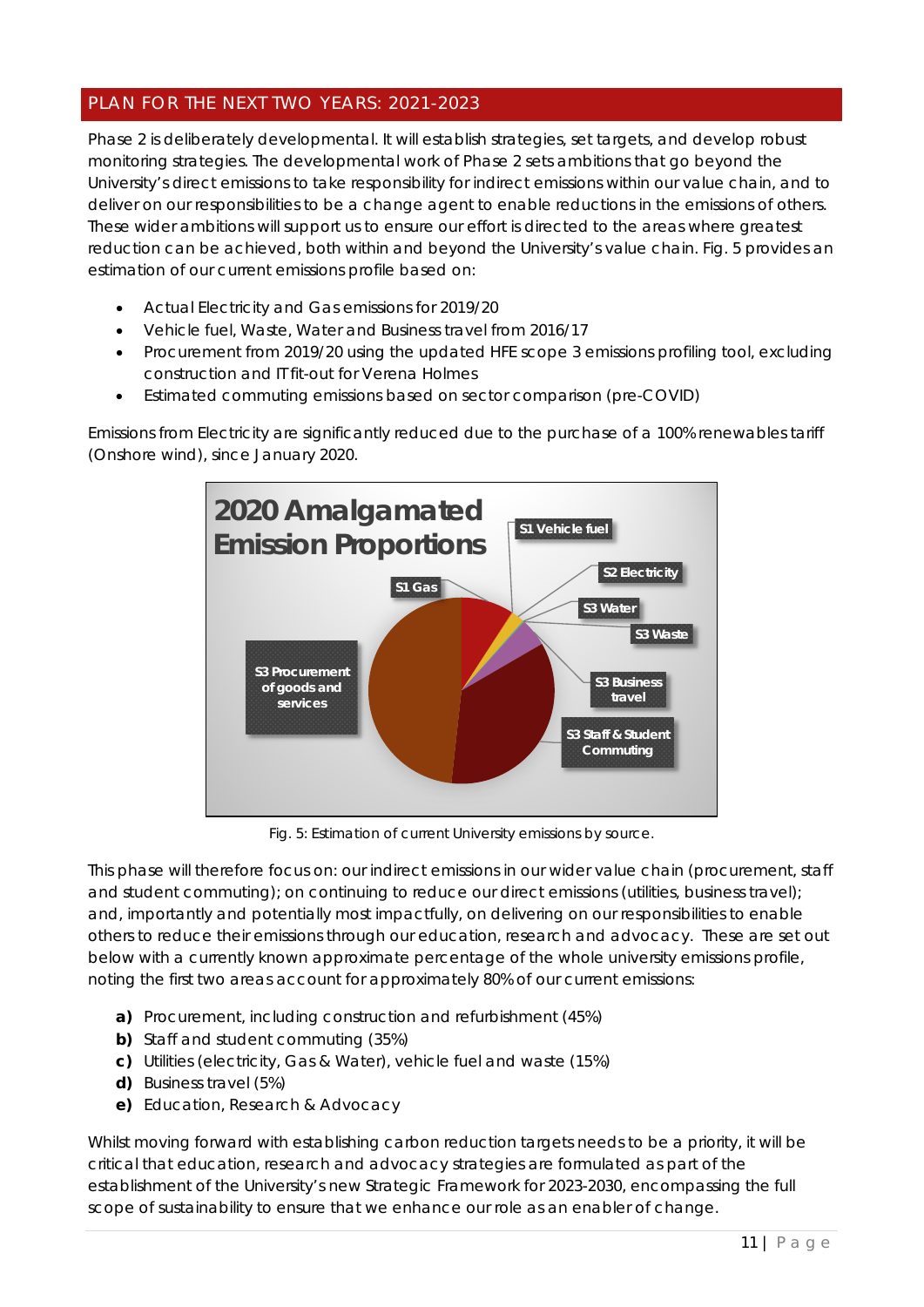There are some areas where targets will need to be set to monitor specific actions to reduce emissions, and not just the overall emissions themselves. e.g., commuting. In every case there are particular complexities and a series of internal and external 'unknowns'; so, it is important that we do not anticipate the outputs, but seek to understand and tackle the factors that are influenceable. Those factors that cannot be influenced directly need to be offset by our role to educate, evidence and advocate for change elsewhere in the system. Further consideration will be needed to understand how the impact of this can be positioned within the target-setting context and measured independently. Before considering the timescales and detailed process for target setting it is important that some key principles are established. These will link to the core values of the organisation, represent a collective caring approach that works for the common good for current and future generations, and will need to carefully consider the risks and opportunities related to organisational reputation.

# *Overarching Principles*

- Efforts to reduce emissions need to be proportionate to those produced by each emission source.
- Reputational issues need to be considered during the target setting and implementation phases.
- The scale and scope of targets will need to be related to the difficulty/cost of reduction ahead of 'end of life' replacement plans and upstream impact of technology (which may reduce emissions with no action on our part).
- Targets should be set within the context of the national and local carbon budget approach that prioritises more significant reductions through to 2030.
- Targets can only be set when there is a clear understanding of annual emissions for each emission source.
- There needs to be a baseline and a monitoring strategy that aligns with the strategy for reducing each emission source.
- There needs to be significant consultation and publicity across the staff and student bodies to ensure that there is widespread engagement with and action in support of the strategy.

There are also a series of internal and external factors that will influence our targets and actions, many of which will become clearer during Phase 2. These include:

- The Government's strategy and timescales for decarbonisation of the gas infrastructure through the use of hydrogen and other technologies.
- The costs for implementing energy decarbonisation across the University, and the impact of external infrastructural developments.
- The availability of opportunities to create direct-wire connections to local electricity generation.
- The speed of the decarbonisation of the supply-chain.
- The operational modes of the University that will govern the frequency of travel into campus by staff and students.
- The level to which business travel will return to pre-Covid-19 levels based on customer/ stakeholder need.
- The speed of creating a decarbonised transport infrastructure, along with the spread and effectiveness of this in rural areas.
- The impact of Verena Holmes and the on-going development of the Estate Masterplan.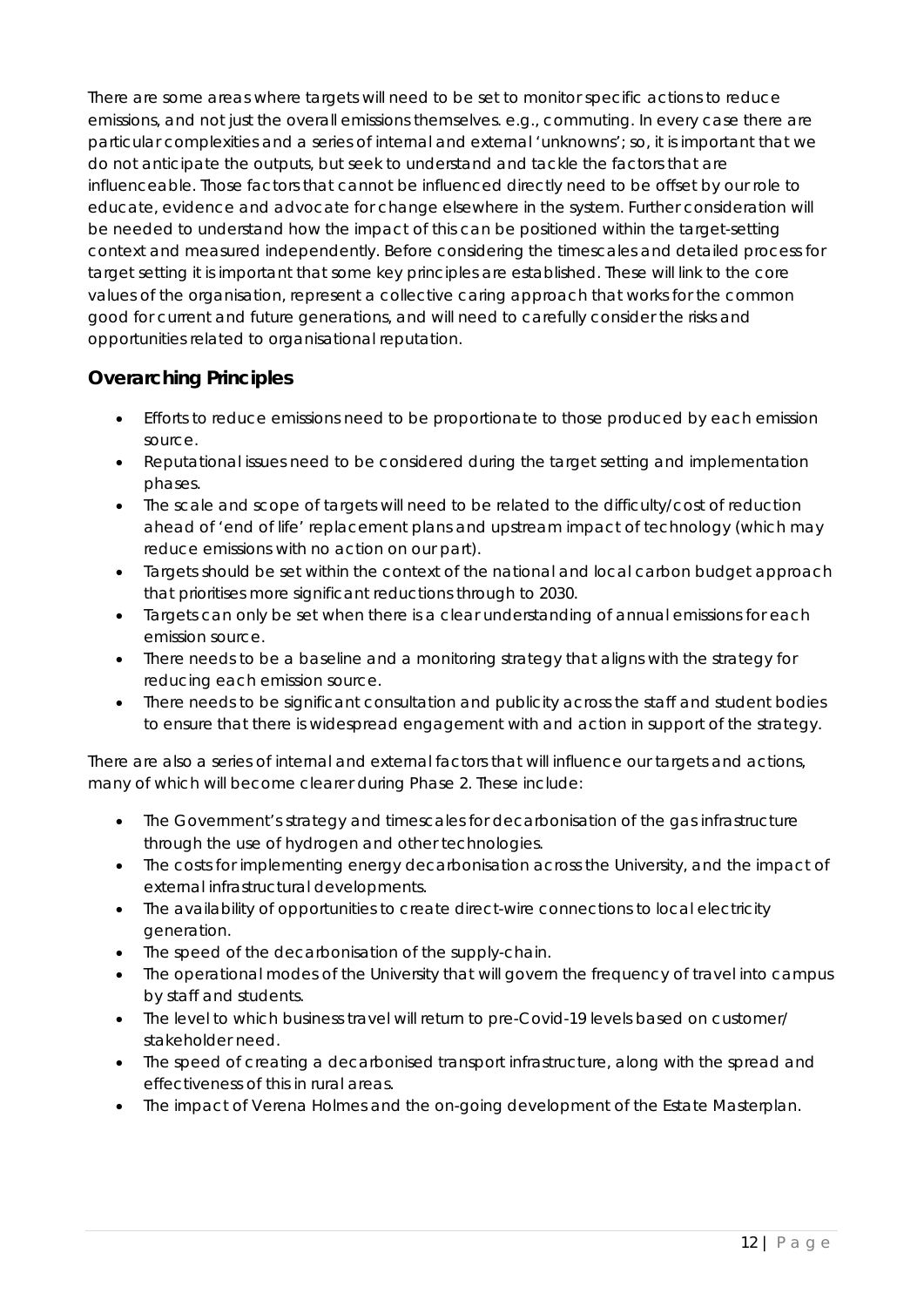# *Establishing baselines*

It is clear from the summary of Phase 1 that considerable work has already been undertaken, evidenced by the 54% reduction in direct emissions during that period, and that this is part of a long-term strategy. However, given the worsening global context, as provided by the IPCC 6th Sixth Assessment Report<sup>[8](#page-12-0)</sup> (August 2021), it is paramount that the University responds accordingly, and sets further stretching targets that make a meaningful contribution to the UK's carbon reduction strategy and targets. Whilst it is tempting to move forward rapidly with the target setting process, without a rigorous and holistic assessment of baselines and realistic opportunities for on-going reductions, there are significant risks of setting targets that are too easy or too hard to achieve; both of which present reputational and moral implications.

Setting targets for Staff and Student Commuting and Procurement will require significant investment in effort to establish robust emissions baselines, on-going monitoring, and realistic strategies for reductions. However, it should be noted that the University already reports annually to the City Council on its travel plan for all campuses; and has a long-standing Value for Money (VFM) assessment process within Procurement, that was reported annually to HEFCE[9](#page-12-1) until it was replaced by the Office for Students.

# *Setting targets, delivery and review*

Phase 2 follows a period of institutional adjustment in response to marketization of the sector, student number uncertainty and a significant capital investment programme. The purpose of Phase 2 is to set the context for discussion and engagement with the next stage *of Our Response to the Climate* Emergency, and provide the foundations for implementation from Phase 3.

Whilst it is important to prioritise the setting of appropriate and stretching targets, it is also important to recognise that the approaches and timescales used to establish baselines and set targets for each emissions source, such as staff and student commuting, will be different.

Actions and timescales to establish targets for each of the five key areas are outlined in the following sections. Fig. 6 shows that, although baselining and target setting will take place over a 24-month period, delivery and implementation will commence after just 7 months. A major strategic review will be undertaken in 2023 and every two years thereafter, with annual reporting provided to the Governing Body at its September meeting.



Fig. 6: Overview of the target-setting and initial delivery phase, through to the first strategic review in 2023.

<span id="page-12-0"></span><sup>8</sup> https://www.ipcc.ch/assessment-report/ar6/

<span id="page-12-1"></span><sup>9</sup> Former Higher Education Funding Council for England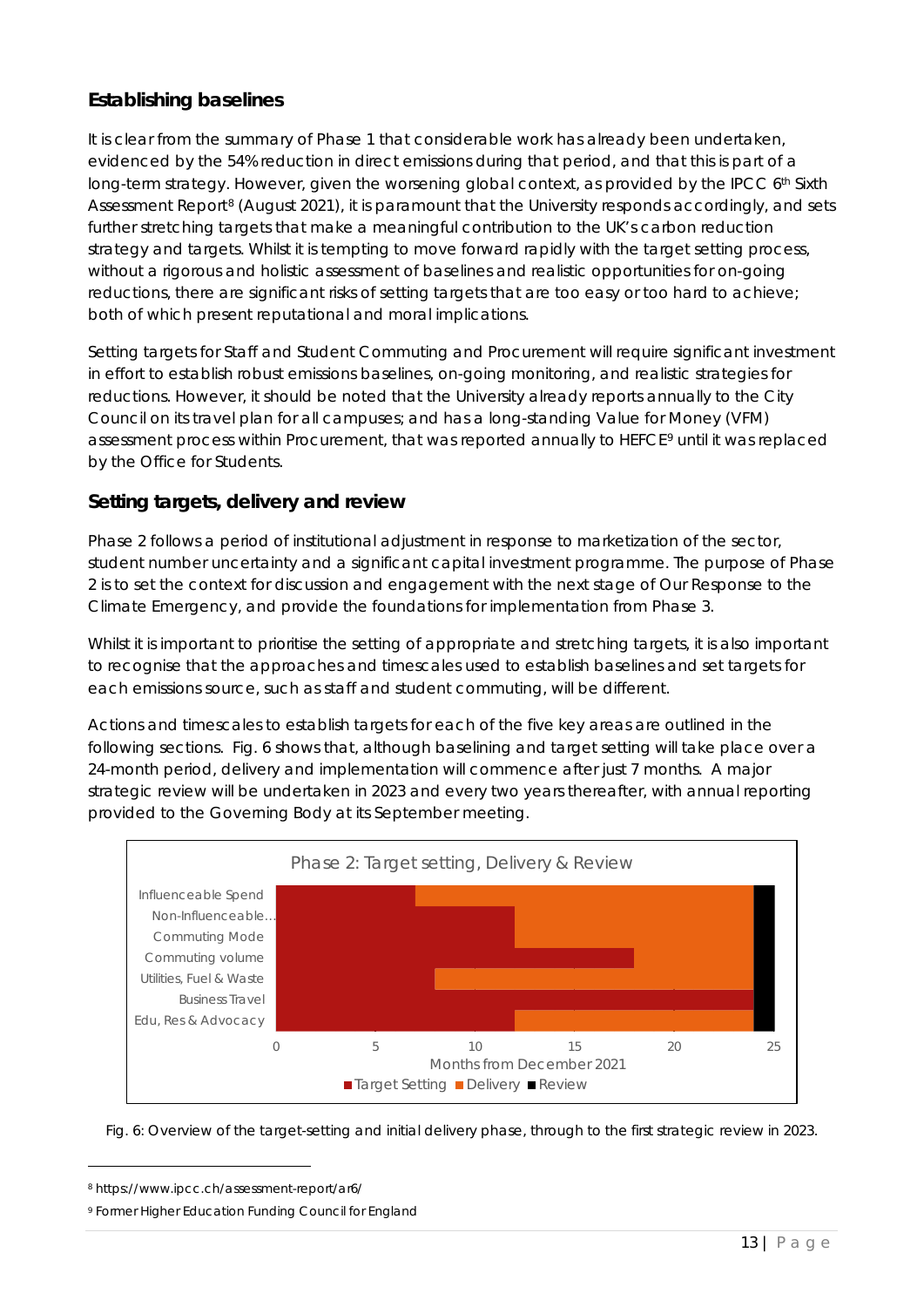# *(I) Taking responsibility for our Indirect Emissions*

# **Procurement, including construction and refurbishment**

The HE Sector has developed a Higher Education Supply Chain Emissions Tool (HESCET), which converts commodity-based spend into Green House Gas Emissions using the DEFRA emissions factors that are updated annually. Most universities use either PROC-HE or UNSPEC coding structures for procurement, which makes using the HESCET straightforward. Unfortunately, CCCU uses its own coding structure, which requires a separate mapping process to be undertaken. Whilst imperfect, this will allow us to provide a consistent annual procurement emissions profile.

Categorising procurement spend by carbon impact will facilitate the development of a prioritised impact-focused strategy for reducing procurement emissions. **However, there are only two ways in which the tool will demonstrate emissions reductions year on year**:

- Firstly, as the carbon emissions of commodities reduce across the UK, the DEFRA emissions conversion factors will consequently reduce; thus, showing a reduction in the University procurement emissions profile.
- Secondly, a reduction in spend in any commodity area will result in a reduction in procurement emissions.

**Changes from a high-emitting supplier to a low-emitting supplier for the same commodity will not be reflected in the emissions profile calculated by the HESCET. Therefore, it is important that annual monitoring and reporting is directly related to the strategies employed to reduce procurementbased emissions, as well as calculated through the HESCET.**

Construction, refurbishment and fit-out activities are a particular category of capital expenditure that requires special attention. Construction, and significant refurbishment bring with them very significant embodied<sup>[10](#page-13-0)</sup> carbon emissions that live with the organisation for their whole life. This means that the initial specification needs to be very carefully considered. **Going forward a tender specification for all such projects needs to be considered in light of whole-life emissions and cost.**

#### *Actions to establish procurement baseline and target setting process:*

- Establish a whole university procurement emissions profile using the HESCET Dec 2021
- Identify an impact and influence hierarchy for all procurement categories Mar 2022
- Propose reduction strategies for high impact, influenceable spend categories June 2022
- Establish a University-wide procurement policy framework Sept 2022
- Set targets and monitoring strategies for each category Dec 2022
- Report annually on each category as well as the whole emissions profile February 2022

In such a complex and wide-reaching area, with many people responsible for procurement activities across the University, it will be necessary to collect evidence of and control unregulated spend, which will require more formal processes to be put in place. The actions outlined above are designed generate a more controlled and regulated procurement operation.

<span id="page-13-0"></span><sup>10</sup> Embodied carbon is all the CO2 emitted in producing materials. It can include all the emissions from construction materials, building process, fixtures and fittings inside as well as from deconstructing and disposing of it at the end of its lifetime.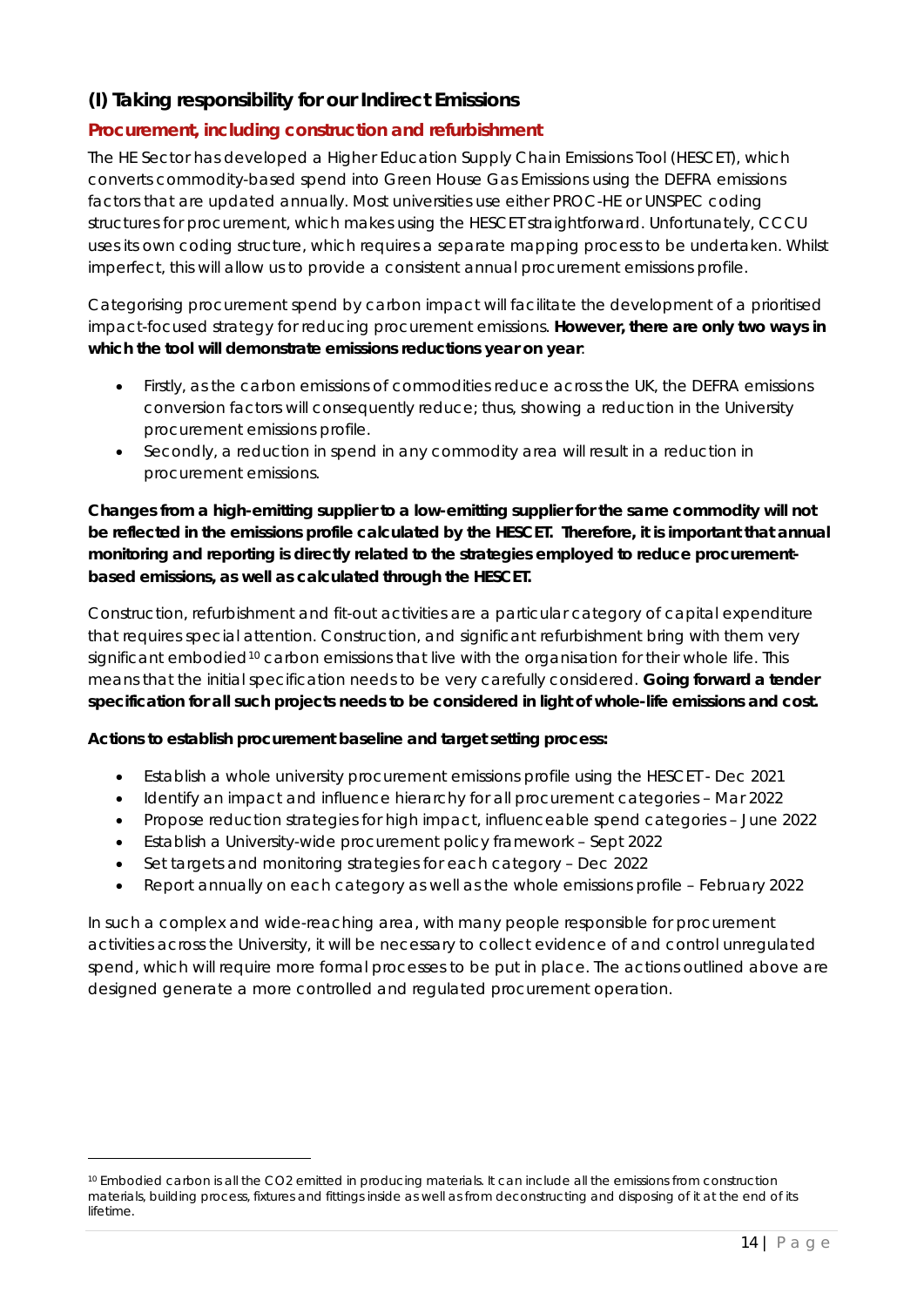

Fig. 7: Key work stages for setting targets for influenceable spend

# **Staff and Student Commuting**

Staff and Student commuting emissions are an indirect University responsibility; one that we can have influence over by supporting active travel and public transport, advocating for reductions in single use car travel, and supporting more flexible modes of study and work. However, it is a very complex area, which is intrinsically linked to the business operations of the University. Whilst it is important that the University learns from the pandemic and our adaptation to on-line work and study, the positive impact on the commuting emissions profile needs to be balanced against the need to deliver to students as a campus-based university.

Carbon emissions are generated in direct proportion to mode of travel, distance and frequency. As such, the two key strategies for reductions in this area are to change the mode of commuting and to reduce its volume. Additionally, variation will occur through changes to staff and student populations year on year. However, it is incumbent on the University to establish an emissions baseline for staff and students that segments the populations by mode of transport, identifies opportunities for and supports modal shift, works with City Councils and public transport operators to reduce costs, and considers flexible working and study as a positive change to the University business model.

### *Actions to establish commuting baseline and target setting process***:**

- Establish principles and process for annual measuring staff and student commuting modes, distance and frequency, to provide a staff commuting emissions profile. Include travel to and from home between semesters for home and international students – Dec 2021
- Initiate annual data collection Jan 2022
- Establish commuting emissions profile June 2022
- Set targets for modal shift to more sustainable forms of travel Dec 2022
- Set targets for commuting volumes; shifting from physical to virtual access Sept 2023
- Advocate for reductions in costs, improved diversity and frequency of public transport.
- Establish a Travel Monitoring and Implementation Group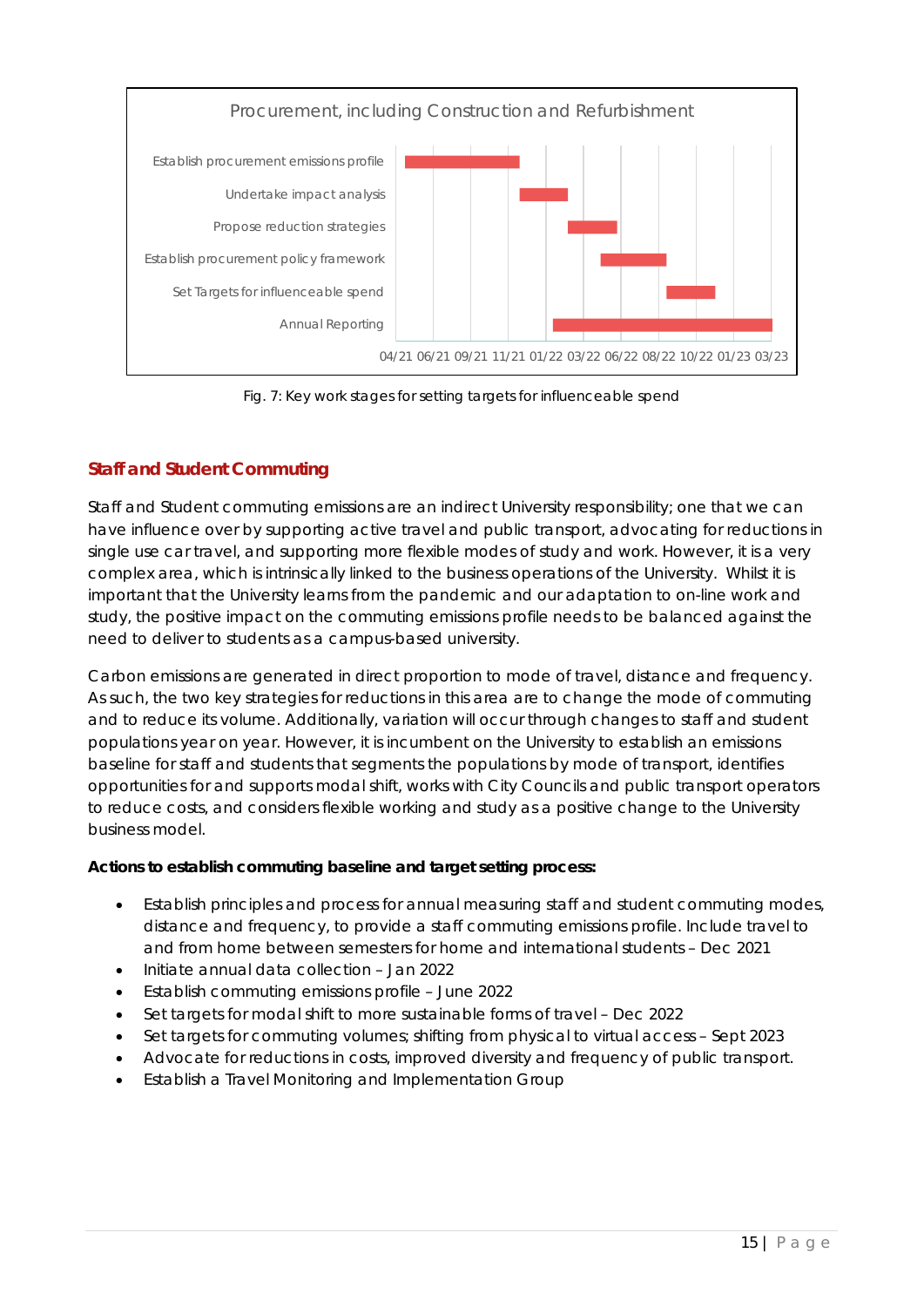



# *(II) Continuing to reduce Direct Emissions*

# **Utilities (Electricity, Gas & Water), vehicle fuel and waste**

Under Phase 1, utility related emissions, vehicle fuel and waste were reported annually, and whilst there was a hiatus in utilities reporting in recent years, this has now been re-established through the SECR reporting requirements. Waste reporting has continued unabated since 2013, with targets reset in 2020. Water consumption reporting has always been problematic due to insufficient metering or untimely water bills.

Electricity and Gas form the vast majority of the emissions for this category. Whilst emissions from electricity are relatively low, due to a 100% renewables tariff, the necessary move away from Gas will inevitably see electricity consumption increase. The majority of buildings (12) on the North Holmes Campus are connected to a gas-fired district heating system, with the most recent addition being Daphne Oram. Old Sessions House and Augustine House have their own gas heating systems and draw electricity from the National Grid. Verena Holmes uses a gas-fire Combined Heat and Power (CHP) plant to generate electricity and provide heating. Student accommodation and buildings at the Medway and Tunbridge-Wells campuses occupy leased buildings, which add further complexities.

#### **Prior to setting new targets for Scope 1 & 2 emissions it is imperative that the development of a Heat Decarbonisation Plan is undertaken, which is integrated with and guides the development of the longer-term Estate MasterPlan.**

#### *Actions to establish utilities baseline and target setting process:*

Major

- Ensure systematic annual reporting of Gas, Electricity, Vehicle fuel, F-gas and other fugitive emissions, Water consumption/treatment, and Waste. – October to Dec 2021
- Develop a Heat Decarbonisation Plan (HDP) for the Canterbury district heating system, and all other buildings in Canterbury, Medway and Tunbridge-Wells, that is integrated with the Estate Masterplan; ensuring integration of solar generation – October 2021 to March 2022
- Set targets for reductions in scope 1 & 2 emissions June to Sept 2022.

Minor

• Continue replace fleet vehicles and grounds maintenance tools with electric alternatives, ensuring positive reputation impact.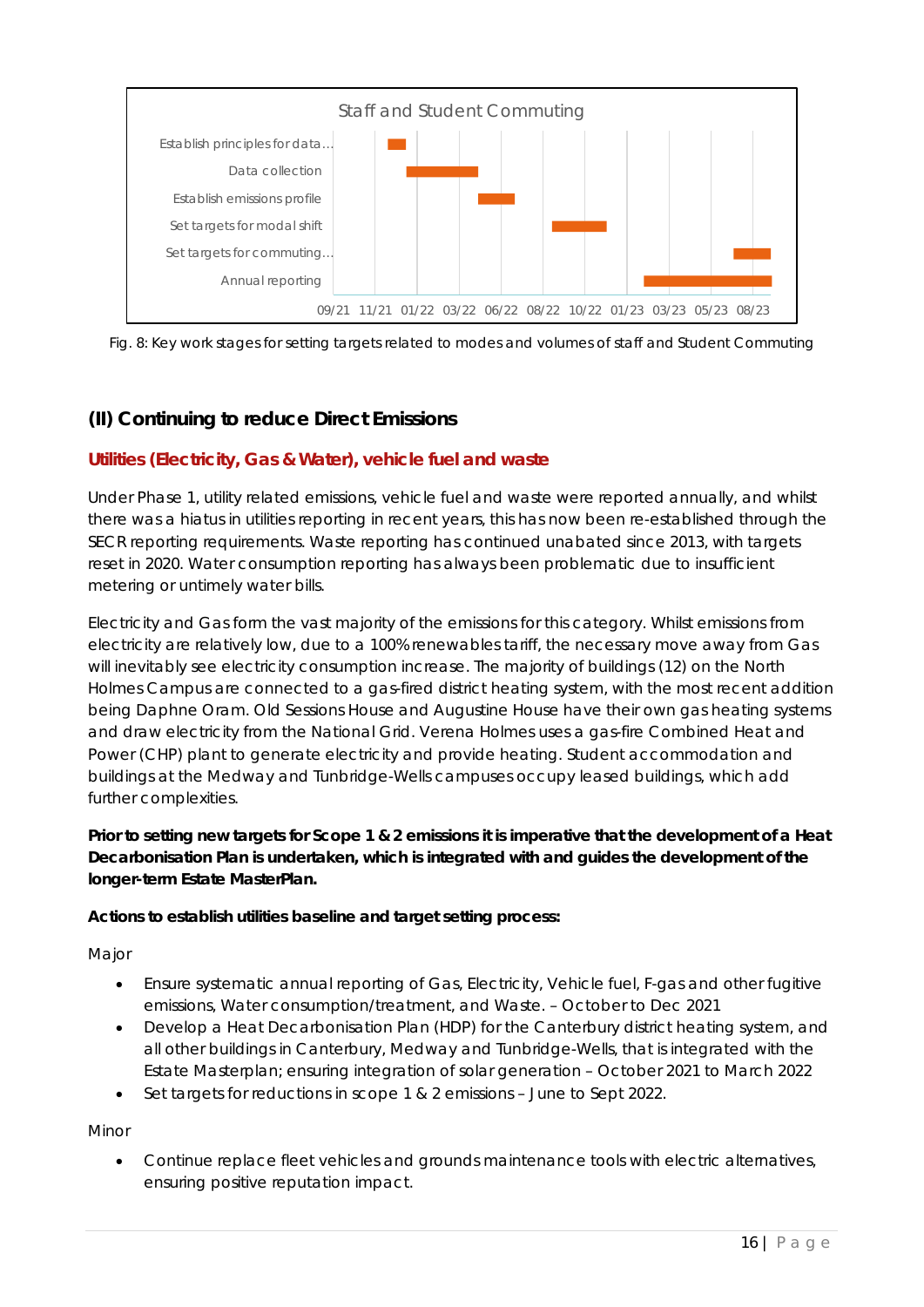- Continue to replace all water facilities with water efficient or waterless devices as appropriate; advocating for community reductions.
- Continue to reduce waste production and increase recycling through operational efficiencies, and minimisation of single-use items; advocating for community reductions
- Continue to reduce paper use through the Digital Strategy.



Fig. 9: Major work stages for setting targets and annual reporting for Utilities, Vehicle fuel & Waste

#### **Business travel**

Unlike commuting, business travel can be controlled through policy and procedure. The post-covid world is perhaps an ideal period to reconsider the role of travel within the context of the whole business operation. Clarity over travel for business need and an appropriate modal hierarchy will need to be established, along with a tightening of the financial regulations with respect to the use and purchase of public transport through our travel procurement provider, Key Travel[11\)](#page-16-0).

Business travel has been monitored for several years, through expenses claims, procurement activities and through Key Travel. Conversions to create an emissions profile are straightforward and have been reported on an annual basis. Whilst the recent shift to home working and very limited travel have caused reconsideration of what is necessary and acceptable travel, there are clearly activities that benefit significantly from being undertaken face to face (e.g. networking and discussion).

#### *Actions to establish business travel baseline and target setting process:*

- Establish a business travel baseline using data from AY 2018/19, with data for 2019/20 also reported – Dec 2021
- Develop proposals for a business travel policy and guidance based around a travel hierarchy – June 2022
- Operate new policy from August 2022 in order to reduce business travel emissions within the context of a new and or stable operational paradigm.
- Set targets for emissions reductions Dec 2023
- Task the Transport and Sustainable Business Working Group (TSBWG) with oversight and reporting.

<span id="page-16-0"></span><sup>11</sup> Key Travel is the world's largest travel management company specialising in the humanitarian, faith and academic sectors.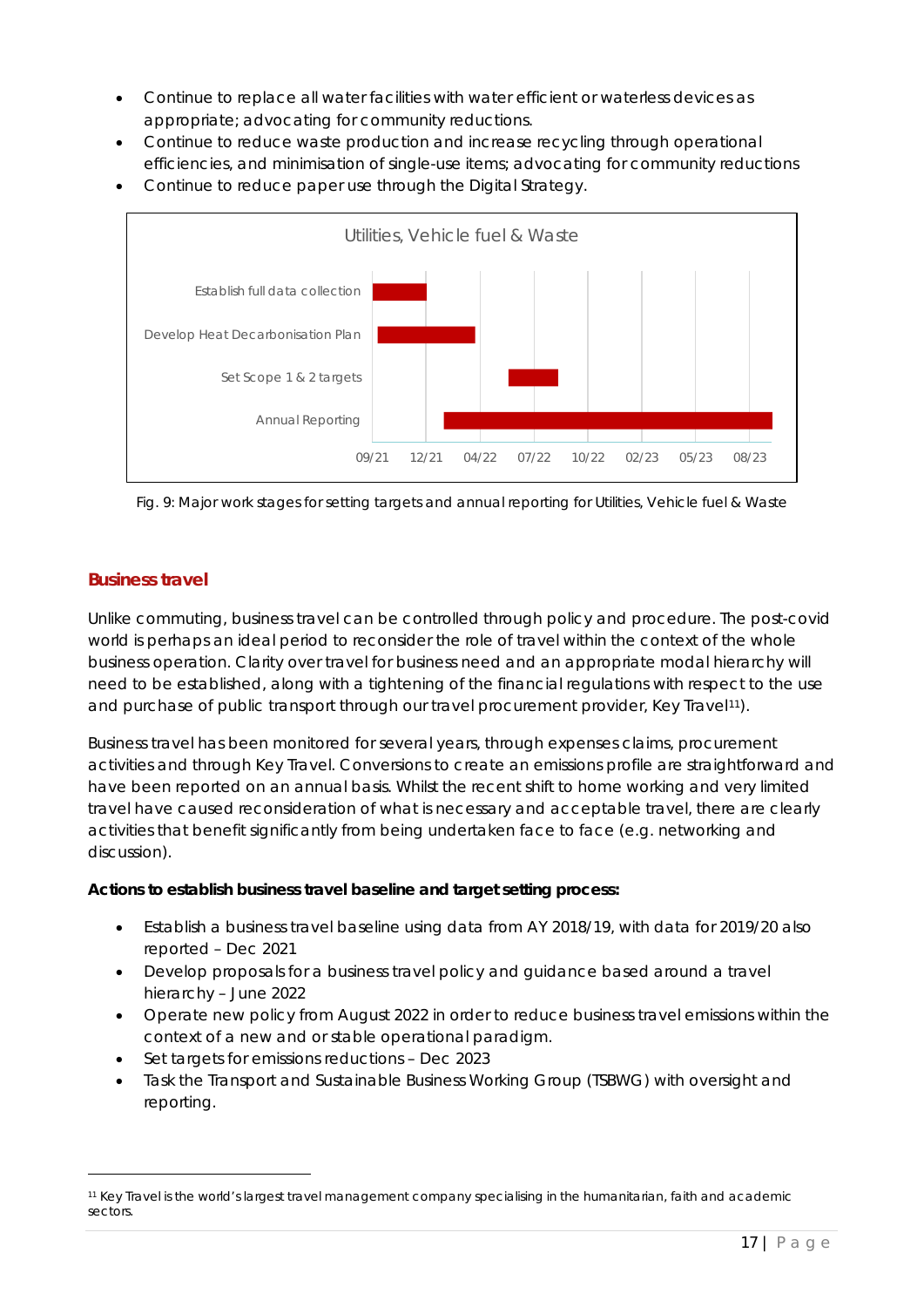

Fig. 10: Key work stages for setting targets and annual reporting for Business Travel

# *(III) Being a Change Agent – Enabling others to reduce their emissions*

### **Education, Research and Advocacy**

Our education, research and advocacy seek to have an impact beyond the University's value chain by evidencing and enabling wider interventions, policies and systems changes. As outlined in **Part One: Our Strategy** they are qualitatively different from actions within the University's value chain but have the potential to have a far greater reach by **enabling others to reduce their emissions**. We already deliver education and research linked to sustainability in parts of the University, and this has been reflected in our previous REF submissions and Graduate Attributes and Outcomes. However, we have not previously set systematic and strategic targets for these areas.

We will set targets along a logic chain for impact. Firstly, internal targets for the nature and scope of (a) the education we commit to provide to all of our students, and (b) the research we undertake. Secondly, external targets for (a) the destinations of our graduates, and the positions of influence they will occupy in a range of industries and sectors, and (b) the users in the public, private and third sectors who will take up our research evidence. Thirdly, targets for the actual impacts and change that our graduates, research and evidence will affect. While it is easier to set targets for the earlier part of this logic chain, our experience of collating and understanding Graduate Outcomes data, and of developing Research Impact Case Studies for the Research Excellence Framework provide us with methodologies for targeting setting further along the chain. It will be vitally important that our approach to education, research and advocacy features in discussions of our next Strategic Framework during 2022.

#### *Actions to establish education, research and advocacy targets:*

- Set targets for the nature, scope and content of curriculum content, and how it will be delivered – Dec 2022
- Implement (Jan -July 2023) and deliver (from Oct 2023) curriculum changes.
- Develop a research strategy and programme that sets targets to deliver evidence to support wider interventions, policies and systems changes – Dec 2022
- Commission (Jan-Mar 2023) and commence implementation (from April 2023) of research programme
- Review Graduate Outcomes data and set targets for the industries and sectors, and the levels of influence, that our Graduates will reach from 2025 – Dec 2022
- Identify and set targets for stakeholders and research users in the public, private and third sectors who will take up our research evidence from 2023 – Dec 2022